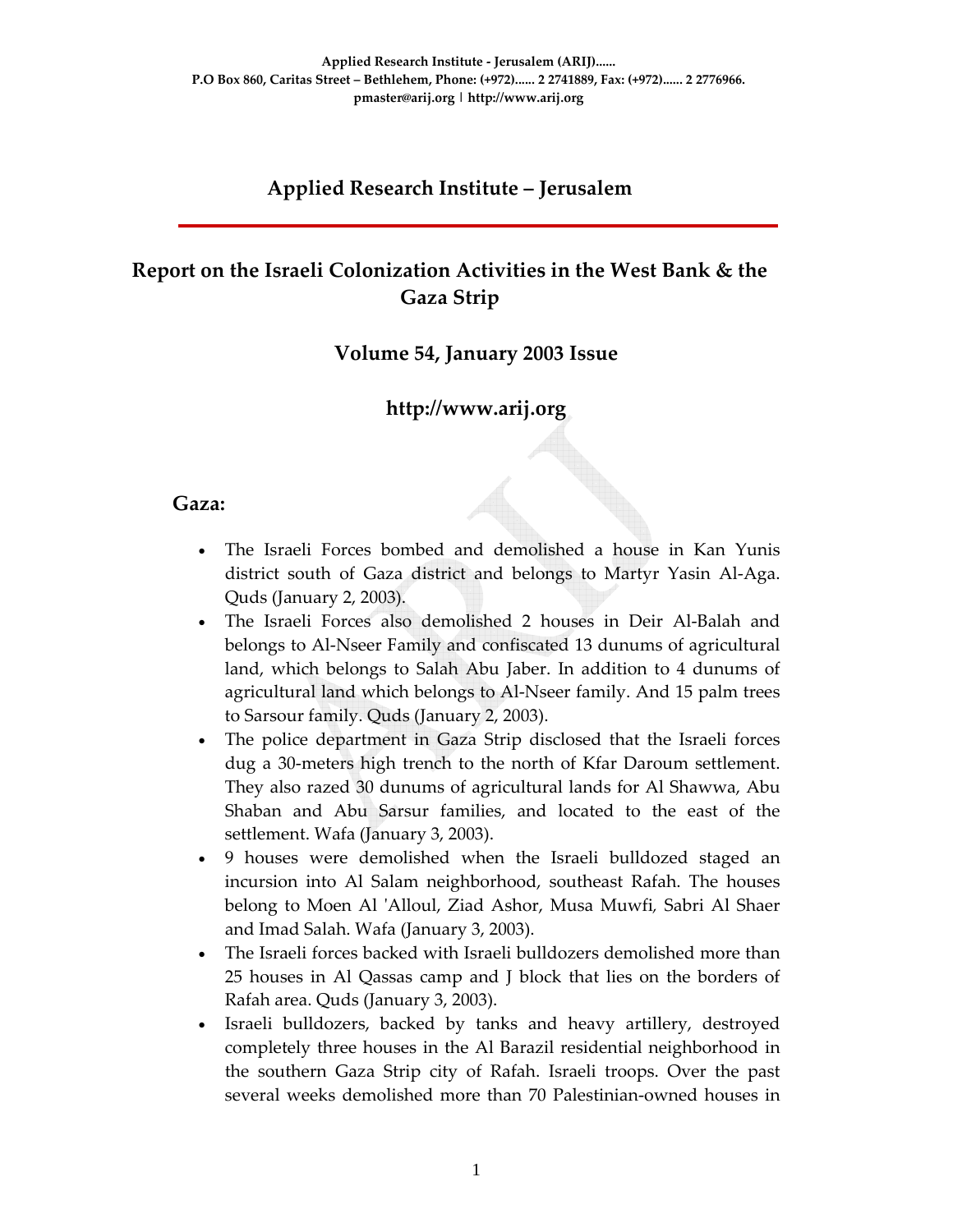Rafah city, which is close to the Palestinian‐Egyptian borders, thus displacing hundreds of Palestinian men, women and children. IPC (January 5, 2003).

- In the Gaza Strip town of Deir Al-Balah, Israeli occupation bulldozers razed more than 15 dunums (15,000 square meters). of arable lands, owned by Al Shawwa family, in the area of Al Mahatta. IPC (January 4, 2003).
- In the southern Gaza Strip camp of Rafah, Two Israeli bulldozers, and several tanks invaded (Block J). and destroyed ten houses leaving more than eighty residents homeless in cold and rain. IPC (January 2, 2003).
- The Israeli Helicopters destroyed metal workshops in Asguola and Al Zitoun areas of Gaza City. Those destroyed metal workshops belong to Al Bahtity, Yassin and Abu Sha'ban families. IPC (January 6, 2003).
- Israeli occupation army advanced its combat forces and military machineries on Monday Dawn deep into Tel Al Sultan area, south west of Rafah district and destroyed a three story residential building belongs to Abu A'rmana family. IPC (January 6, 2003).
- The Israeli bulldozers demolished three houses in Al Barazil Neighborhood on the borders line between Gaza strip and Egypt. Wafa (January 4, 2003).
- The Israeli tanks invaded the city of Khan Yunis under a barrage of heavy fire, covering the destruction of a number of metal workshops, owned by Palestinian civilians including Mohammad Zaqzouq, Muhammad Abu Hilal, Nabil Nassar and Alsattary. IPC (January 12, 2003).
- Also, Israeli occupation forces destroyed two Palestinian houses owned by Emad Al‐Agha, the civilian Mohammad Sameeh Almasry who was killed by Israeli naval forces on northern Gaza shores several weeks ago, and the house of Martyr Jawdat Abdel Hadi in Beit Hanun. IPC (January 12, 2003).
- The Israeli forces demolished the house of Khader Abu Hajeil from Beit Hanun city to the north of Gaza strip. Wafa (January15, 2003).
- The Israeli bulldozers demolished two houses in Al Barazil neighborhood and belong to Muhammad Malahi Al Shaer and Muhammad Hassan Al Shaer and caused damages to the nearby houses. More than 20 persons became homeless after this demolition process. Wafa (January16, 2003).
- The Israeli forces demolished two houses, a domestic well and Men7ala belong to Wahdan Family from Beit Hanun to the north of Gaza strip. In Addition to the demolition of another house and domestic well belong to Al Daʹour Family. Wafa (January 16, 2003).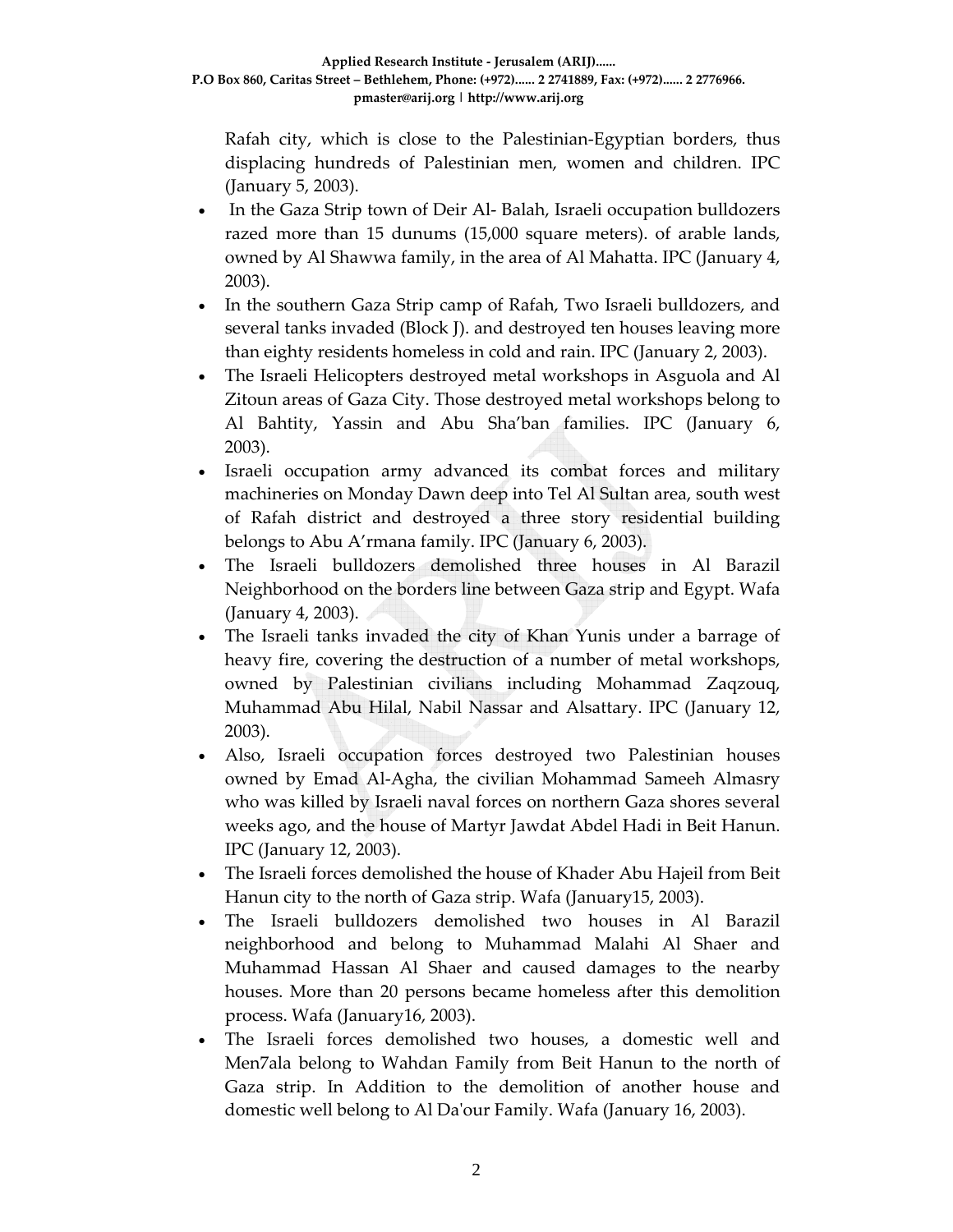- The Israeli Bulldozers staged into the agricultural lands of Abu Samra family to the west of Kfar Darum settlement and razed 18 dunums of it. The Israeli Occupation Machinery destroyed 8 dunums of green houses and 10 dunums of land cultivated with Olive Orchard, in addition to destruction of irrigation networks, a warehouse for fodders and fertilizers. IPC (January, 19, 2003).
- The Israeli bulldozers started razing and uprooting many Olive and citric trees from lands belong to Palestinians in Qezan Al Najjar area, in the eastern south of Khan Yunis and outside the borders of Moraj Settlement, to prepare for the erection of a new military road of 1.5 Km length and 8 meters width which will afterwards, facilitate the movement and task of Israeli bulldozers staging daily into Khan Yunis. More than Six hundred trees were uprooted for the sake of this new road and belong to Al Saqa, Al Masri, and Al Sha'er and Al Najjar families. This process came after the Israeli forces completed the first stage of erecting the cement wall around Moraj settlement to provide security and stability to the Jewish settlers living there. Wafa (January 18, 2003).
- The Israeli forces bombed and destroyed the agricultural society residency in Beit Hanun, to the north of Gaza Strip. Wafa (January 17, 2003).
- IOF Bulldozers demolished five houses near the borders of Egypt, adding that nine other houses were damaged in the process. Another three houses were demolished in the northern Gaza Strip town of Beit Hanun. PNA (January 20, 2003).
- The Israeli forces demolished the 400-m<sup>2</sup> house of Yousef Awadallah Abu Khusa in Beit Lahiya, to the north of Gaza Strip. Quds (January 21, 2003).
- Three military bulldozers staged into Al Qarara to the south of Gaza Strip and razed some areas of agricultural lands planted with Olive and Citric Orchards as well as green fields. In Addition, the Israeli Bulldozers razed areas of Lands to the east of Al Shuhada Graveyard in Jabalya and destroyed the irrigation networks in the area. Quds (January 21, 2003). The Israeli forces razed a military zone to the north of ʹAbasan in Gaza Strip East and close to Dogit settlement to the north of Gaza Strip.
- The Israeli forces demolished eight houses in Al Shou'ob area and belong to Al Soufi, Al Masri, Abu Khatla, and Abu Telakh families. Wafa (January 29, 2003).
- The Israeli forces demolished a number of workshops and lathes in Al Zaytona neighborhood in Gaza Strip. One of the workshops was completely destroyed by the Israeli bulldozers and belongs to Al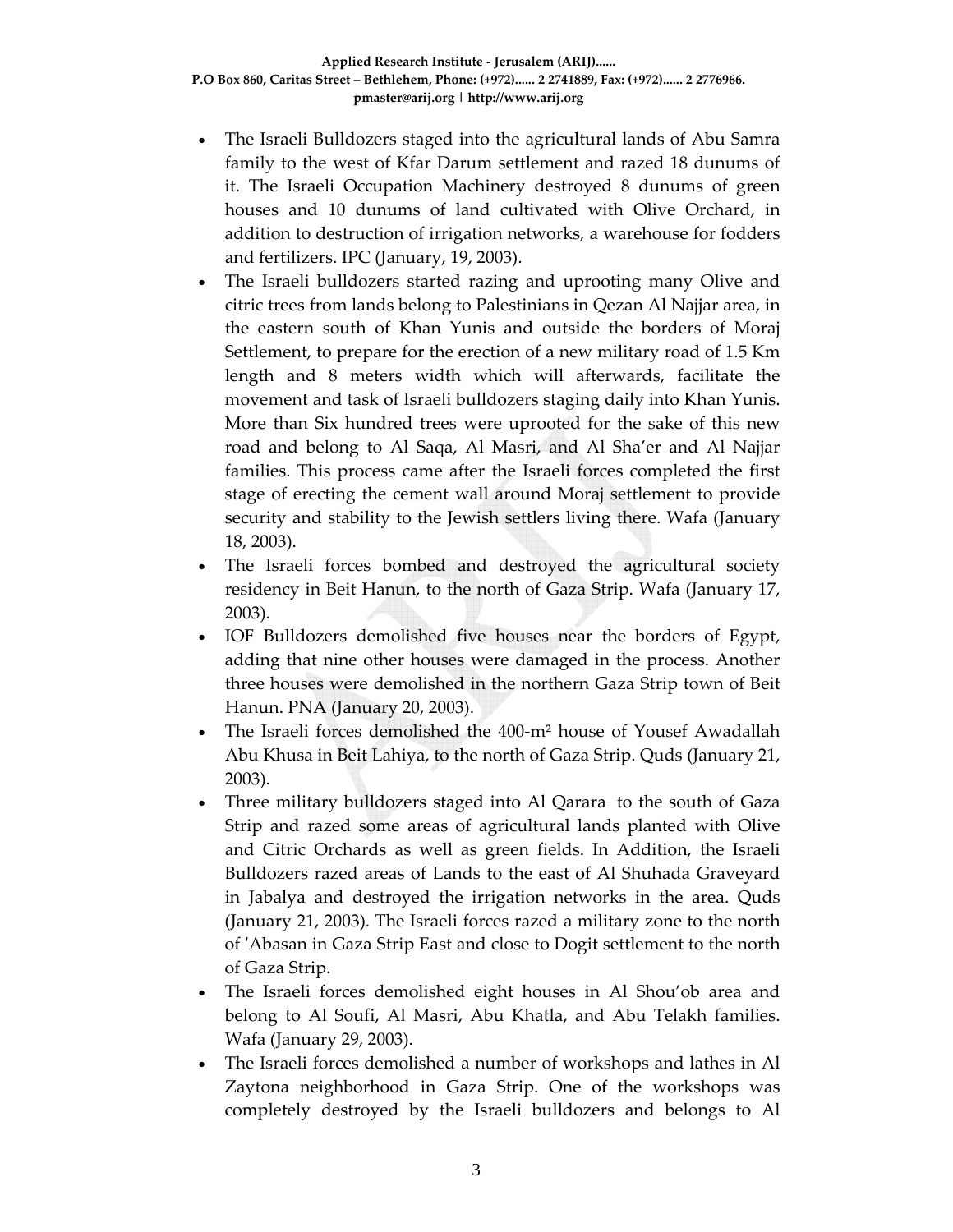Bahtiti family. In Addition, three houses were bombed by the Israeli Bulldozers and belong to Muhammad Al Dahdouh and Martyr Fuad Mustafa Al Dahshan. Wafa (January 26, 2003).

- The Israeli Forces razed 10 dunums of agricultural lands and belong to Mesbeh and Zurob families from Deir Al‐ Balah. Wafa (January 31, 2003).
- The Israeli forces demolished 3 houses in Dir Al Balah ot the south of Gaza Strip. Those three houses belong to Al Soufi, Barhoum and Abu Zaiada families. Wafa (January 3, 2003).

## **Nablus:**

- ∙In Madama village to the south of Nablus district, the Israeli forces bombed the house of Martyr Omar Zayada family, which is inhabited by 11 people. Quds (January 2, 2003).
- The Israeli forces demolished a three story house of Samir Abu Suod Hanani form Beit Furik, to the east of Nablus district as well as the house (3 story house). of Fahmi Abu Hamish from Beit Dajan. Wafa (January, 7, 2003).
- The Israeli forces demolished the house of Adel Qanni from kafr Qallil to the south of Nablus district. Quds (January 9, 2003).
- In the village of Beit Wazan near Nablus, Israeli occupation forces demolished the family house of Darin Abu Eisha, as part of the occupationʹs policy of collective punishment. Darin was killed during an attack against Israeli soldiers inside Israel almost a year ago. The house demolition left Abu Eisha's seven-member family homeless, and damaged several neighboring houses. IPC (January 10, 2003).
- Israeli occupation forces unilaterally closed dawn today the District Coordination Office (DCO). in Nablus, and confiscated the weapons of Palestinian police officers stationed there. IPC (January 11, 2003).
- In A Report issued by the municipality of Nablus district, more than 300 hoses were demolished in the last two years of Intifada causing 300 families to become homeless, along with 4500 homes and commercial stores were partially destroyed in addition to the economical and agricultural losses of the city. Quds (January 11, 2003).
- The Israeli Defense ministry announced the building of the "45 km length Separation Wall "between (Beit Shan).Israel and the West Bank( Salim Village, some time after the Parliament committee for Financial issues endorsed the transfer of 100 Million NIS for the sake of the Separation Wall. Arabynet (January 20, 2003).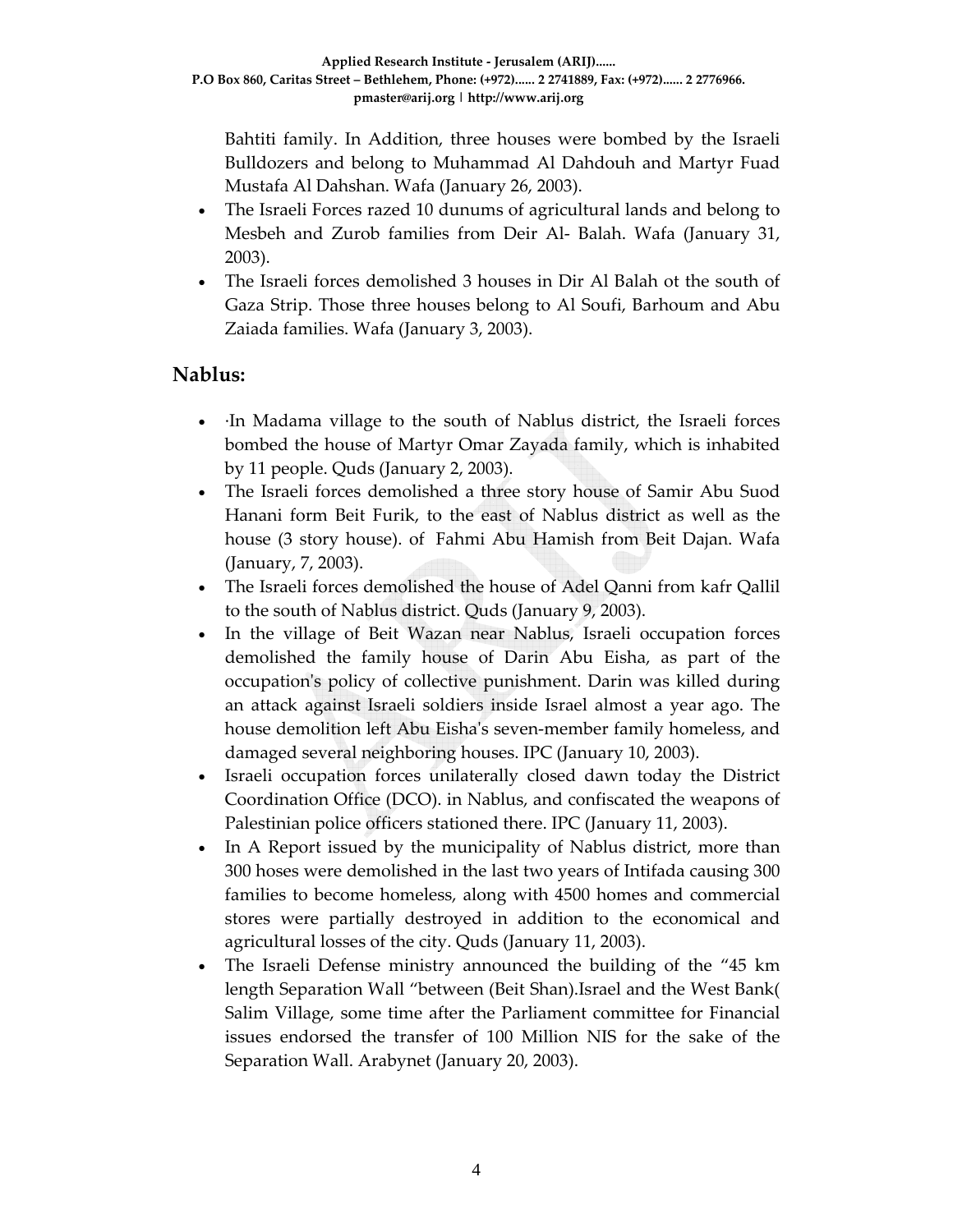# **Qalqilyah:**

- More than 2300 dunums were confiscated by the Israeli forces along with 300 olive trees were uprooted from the lands of An Nabi Elia to the east of Qalqiliya district at favor of the separation wall. The land belongs to Muhammad Hanoun and his family. Quds (January 5, 2003).
- The Israeli Occupation forces handed 11 families in 'Azzun 'Atma village demolition orders under the pretext of not having building permits and their location close to the Separation Wall. The houses belong to Ali Ahmad Ali, Ezz El Deen Faris, Wahid Abu Hajla, Marwan Abu Hajla, Muhammad Yonis, Saed Ahmad Omar, Naem Ahmad, Ali Abu Hajla,, Rami Abu Hajla, Abdel Rahim Omar and Muhammad Saleh. Quds (January 6, 2003).
- The Israeli forces stared razing hundreds of dunums of lands in Ras ʹAtiya to erect a new road of 70 meters length at favor of the Separation Wall. Wafa (January 8, 2003).
- In A report issued by the municipality of Qalqiliya, 30000 dunums of Lands were confiscated in Qalqiliya district and 17 artesian wells at favor of the Separation wall. More than 7000 dunum of land were also confiscated in the eastern side of Qalqiliya district along with 9000 dunums of agricultural land In Jayyus village, to the east of Qalqiliya district for the sake of the Separation wall and belongs to more than 500 families. Quds (January 11, 2003).
- More than 600 dunums of land were confiscated to erect a new road of 70 meters width from Lands of ʹIzbat Salman to the south of Qalqiliya district at favor of the Separation Wall, and segregate more than 2000 dunums. Quds (January 11, 2003).
- The Israeli Bulldozers started razing hundreds of dunums of agricultural lands cultivated with Olive trees in ʹIzbat Jalʹud village at favor of the separation wall. The estimated area is 250 dunums of land and belongs to Muhammad Hamdan, Abdullah Qazman, Mustafa Jalud, saed Jalud and Yousef Jalud. The IOF are still confiscating lands from Jayyus, Falamya, Habla, Sir, Beit Amin and ʹIzbat Salman, along with lands to the south and east of Qalqiliya city. Wafa (January 6, 2003).
- 3 Palestinian villages are threatened to banish when the Separation Wall is completed. The villages are Wadi ar Rasha and Ras at Tira and Magaret Al Dabe' to the south of Qalqiliya district along with 1000 dunums of land would be segregated inside the Separation Wall. Wafa (January 7, 2003).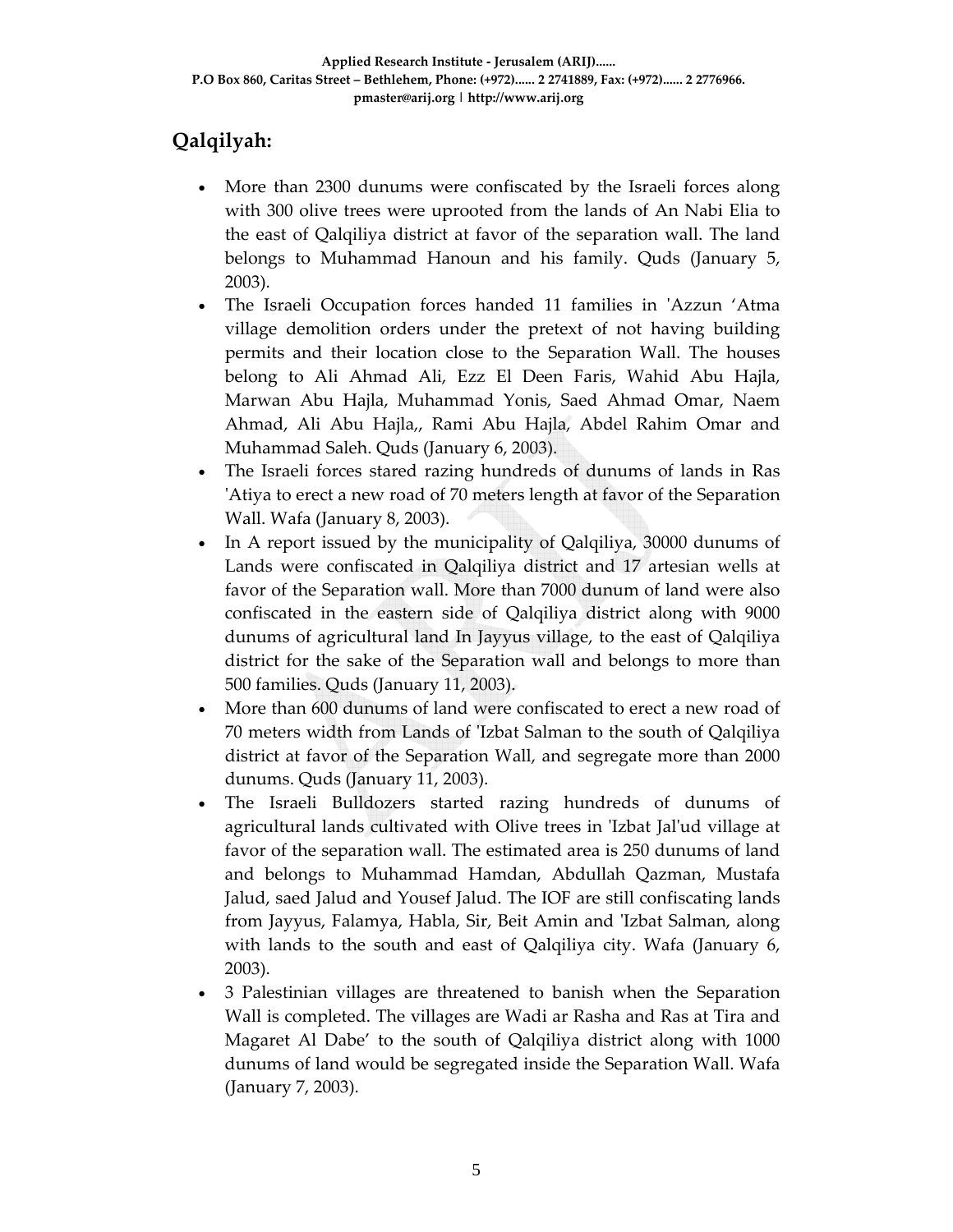- The Israeli forces took over the house of Farid Abdel Aziz Hussein from Azzoun, who resides inside the Israeli Jails and turned it into military barrack. Wafa (January 7, 2003).
- The Israeli forces handed the rural committee of 'Azzun 'Atma two military orders to demolish two medical units in the city under the pretext of not having building permits and their location in area C. Those two medical units lie near Sharai Tekvah settlement, which was established on lands of Beit Amin and ʹAzzun ʹAtma. Wafa (January 8, 2003).
- The Israeli forces razed the Mosque of **Dab'a village** in Qalqiliya district and destroyed its main gate. They also obtruded into the local society of the village and confiscated five computer devices, videotapes, photographs and managerial documents. At a later time, the IO Bulldozers razed a school that absorbs more than 132 students for the sake of the Separation Wall. Quds (January, 8, 2003).
- A number of Israeli bulldozers backed with forces started razing 300 dunums of agricultural lands in **ʹIzbat Jalʹud** at favor of the Separation Wall. The land belongs to villagers: Sa'ed Jalud, Yousef Jalud, Abdullah Quzmar, Muhammad Hamdan and Mustafa Jalud. Quds (January 7, 2003).
- A group of armed settlers backed with Israeli forces put new benchmarks on **Kafr Thulth** lands, directed towards south of **Ras ʹAtiya** and **Ras Tira** villages at favor of the Separation Wall. According to those new markers, more than 3000 dunums are expected to be confiscated so that the total agricultural lands that are going to be confiscated would reach to 6000 dunums, in addition to the demolition of a number of houses, animal farms and thousands of agricultural lands which are considered as their lone source of income. Wafa (January 20, 2003).

| <b>Name</b>                       | Area              | Type of demolished<br>area                                                                                        |
|-----------------------------------|-------------------|-------------------------------------------------------------------------------------------------------------------|
| Hazza' Atiya Al Shiekh            | $200 \text{ m}^2$ | House                                                                                                             |
| Muhammad Sa'ed<br>Daoud Al Shiekh | $120 \text{ m}^2$ | Animal<br>Farm<br>established<br>on.<br>dunums<br>Ωf<br>agricultural<br>lands<br>cultivated with Olives<br>Trees. |

• In Sanniriya village, the Israeli forces delivered demolition orders to the following listed people: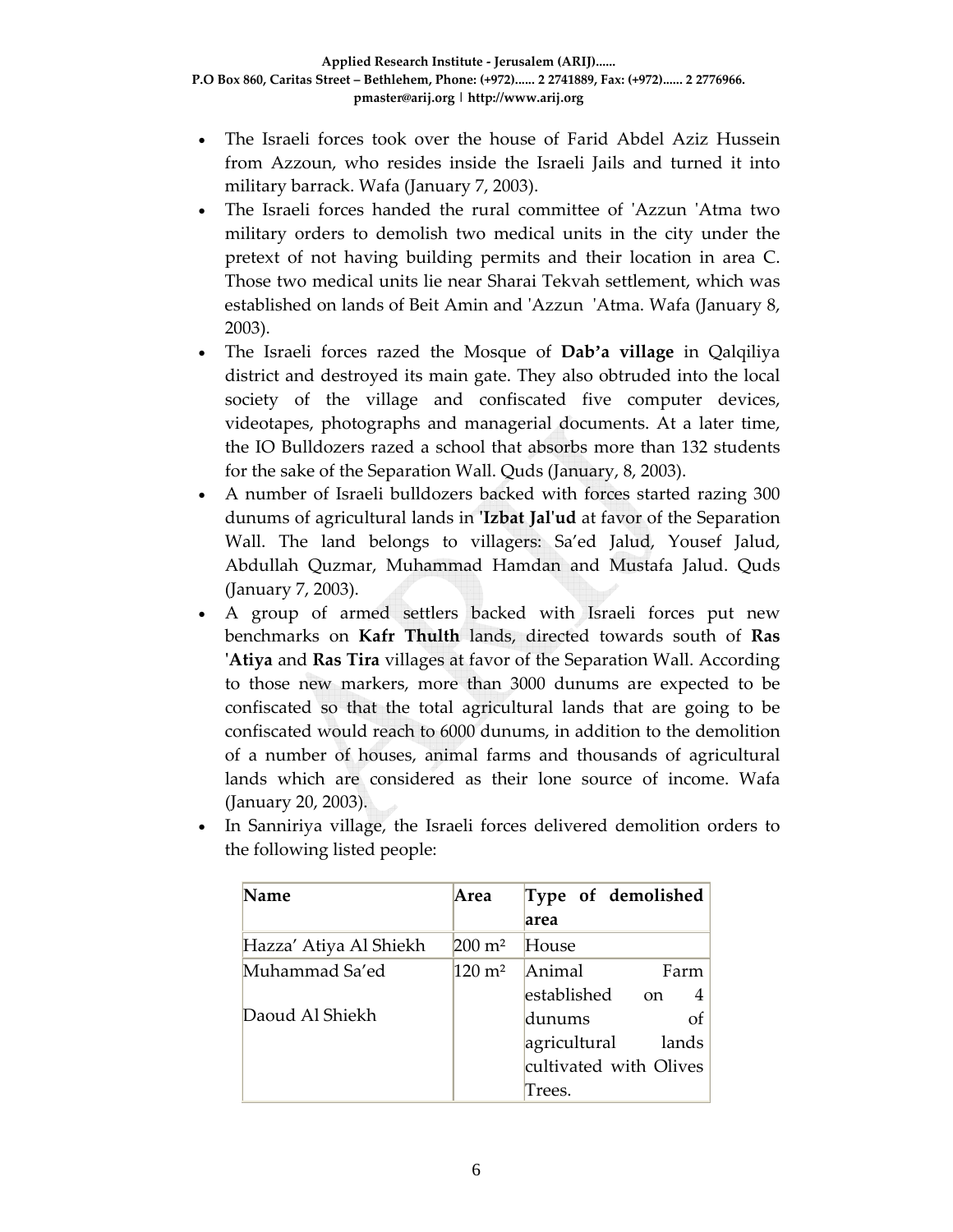|                  | $24 \text{ m}^2$ | <b>Residential house</b>       |
|------------------|------------------|--------------------------------|
| Nemer 'Azzouni   |                  | $200 \text{ m}^2$ Animal Farm  |
| Omar Ahmad Sa'ed |                  | $200 \text{ m}^2$ Poultry Farm |

In addition to other demolition order of a two-story house that belongs to Bashir and Bashar Taha, of area 180 m². Quds (January 20, 2003).

## **Jenin:**

- 400 dunums of agricultural land are threatened to be confiscated at favor of the new bypass road that will surround harmeish settlement from three sides. This land belongs to Mustafa and Mahmoud Katane and land Saed Al‐Ajjoli from Qaffin village. Quds (January 2, 2003).
- 6600 dunums of agricultural land have been confiscated at favor of the Separation wall, a total of 80% of the lands of Qaffin village. Quds (January 2, 2003).
- In Madama village to the south of Nablus district, the Israeli forces bombed the house of Martyr Omar Zayada family, which is inhabited by 11 people. Quds (January 2, 2003).
- The Israeli soldiers closed hundreds of dunums of Palestinian lands located between 'Anin and Al‐'Araqa village and informed their owners of confiscating it for security reasons. The Israeli authority is still confiscating more lands and uprooting hundreds of Olive trees from the village at favor of the Separation Wall. Quds (January 1, 2003).
- Tens of farmers were denied access to their agricultural land, which is cultivated with Olive trees, and were lately razed by the Israeli bulldozers for colonization and expansion purposes. More than 50 dunums were confiscated and more than 400 Olive trees were uprooted. Quds (January 6, 2003).
- Israeli occupation forces (IOF). invaded the eastern side of Jenin city and demolished walls belong to Muhammad Hasan Jalamna, Ahmad abu Shamla and 'Aref Al 'Aboushy. They also destroyed the water, electricity and Telephone networks in addition to other properties such as cars and houses and caused many damages to them. Wafa (January 12, 2003).
- The Israeli forces demolished the house of Subhi Nazzal from Qabatiya, in Jenin district. Wafa (January 15, 2003).
- The Israeli bulldozers razed a sheep byre in Tura Al Gharbiya village in Jenin district claiming its location inside the borders of the Separation Wall. Quds (January 15, 2003).
- The Israeli forces demolished the house of Saleh Muhammad Kamiel from Qabatiya in Jenin District. Wafa (January 16, 2003).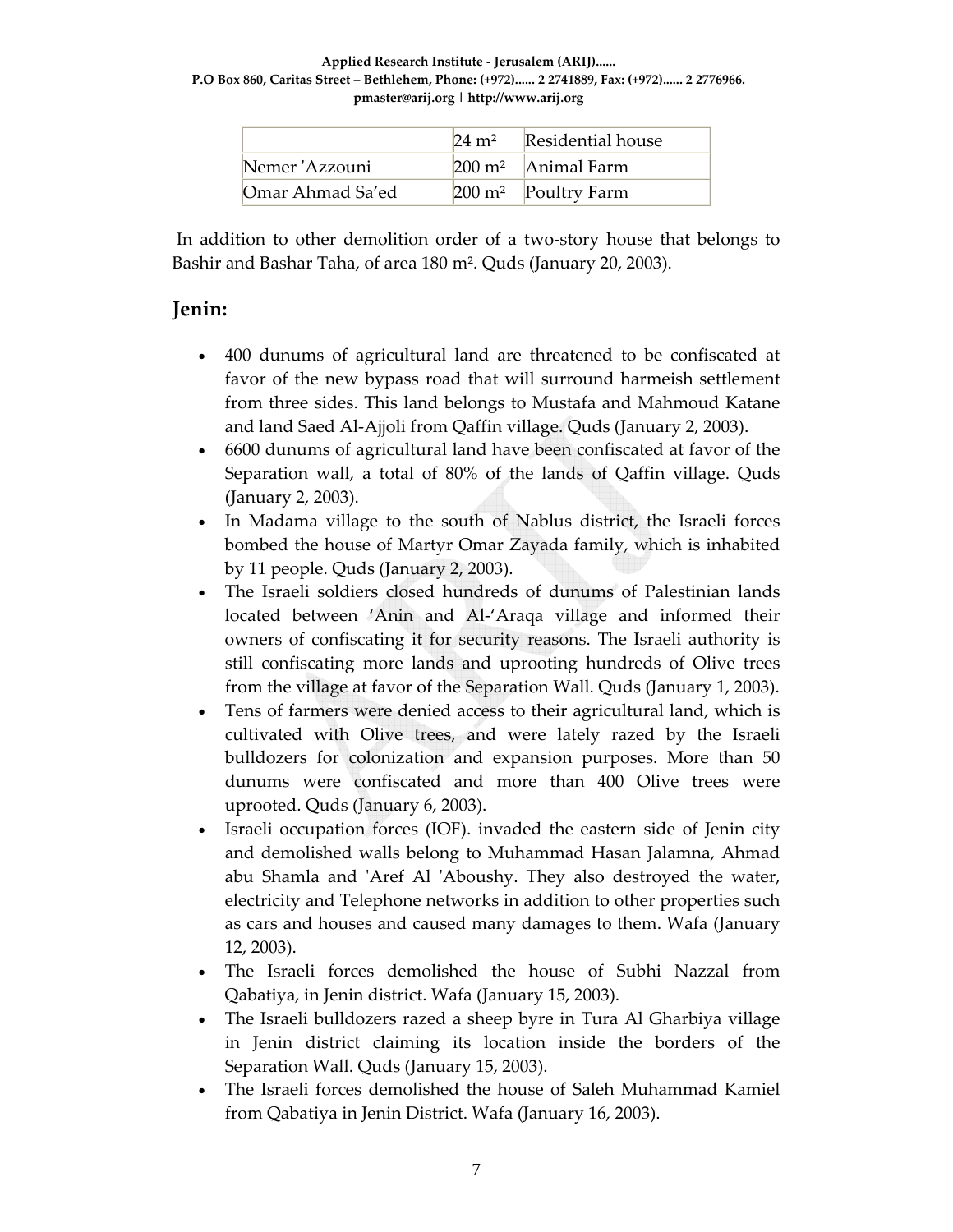- The Israeli border police in Jenin District demolished the house of Subhi Tazazi as a collective Punishment. The soldiers took his son " Yassin Tazazi " as a human shield while searching the house a moment before they put explosives inside the house and blew it from a distance. Law (January 20, 2003).
- The Israeli forces intend to demolish the house of Martyr Shadi Muhammad Nassar from Nablus district. Wafa (January 27, 2003).
- The Israeli forces declared the confiscation of 15‐dunums of Land from 'Aba Al Sharqiya village, in Jenin district to erect a new colonizing road at favor of Ganim settlement. This confiscation campaign will segregate the village from the nearby villages. Wafa (January 26, 2003).

## **Tulkarm:**

- The Israeli forces started razing 300 dunums of land in Qaffin village in preparation for the separation wall by digging a "25-meter" width street that will surround Harmiesh settlement from the east and of 300 meter far from the settlement. The land belongs to Kataneh and ʹAjjouli families. Not forgetting to mention that till now, over 65% of Tulkarem agricultural land has been razed at favor of the separation wall. Quds (January 5, 2003).
- The Israeli forces took over a two story house of Lutfi Nimer Sabha from 'Attil village to the north of Tulkarem district and turned it into military barrack as well as surrounding it with military fence and erecting a new checkpoint near the house. Quds (January 9, 2003).
- The total losses of Zeita village to the north of Tulkarem district were as follows: 432 dunums were confiscated at favor of the Separation Wall in addition to 1208 dunums of agricultural lands were segregated inside the western side of the Separation Wall. Wafa (January 12, 2003).
- The confiscation of more than 1000 dunums of land from Al Farsh, Wadi Al 'Abrak and part of Beit Zeidan to the west of Kafer Sour in preparation for establishing a new colonizing site called (Salit 3). More than 30 families will lose their lone source of income specially that those lands are cultivated with Olive trees. The land belongs to Khaled Abdel Qader, Ahmad Saada, Al Zababda family, Abdel Malek Harb, Abdel Rahman Hamza, Al Mudallal Family and Muhammad Husein Saleh, in addition to thousands of dunums of land that have been confiscated and razed at favor of the separation wall. Quds (January 9, 2003).
- The Israeli forces razed the land of Abdullah Odeh, which is cultivated with vegetables in attempt to close the unilateral roads and prevent the villagers from reaching their lands. Quds (January 13, 2003).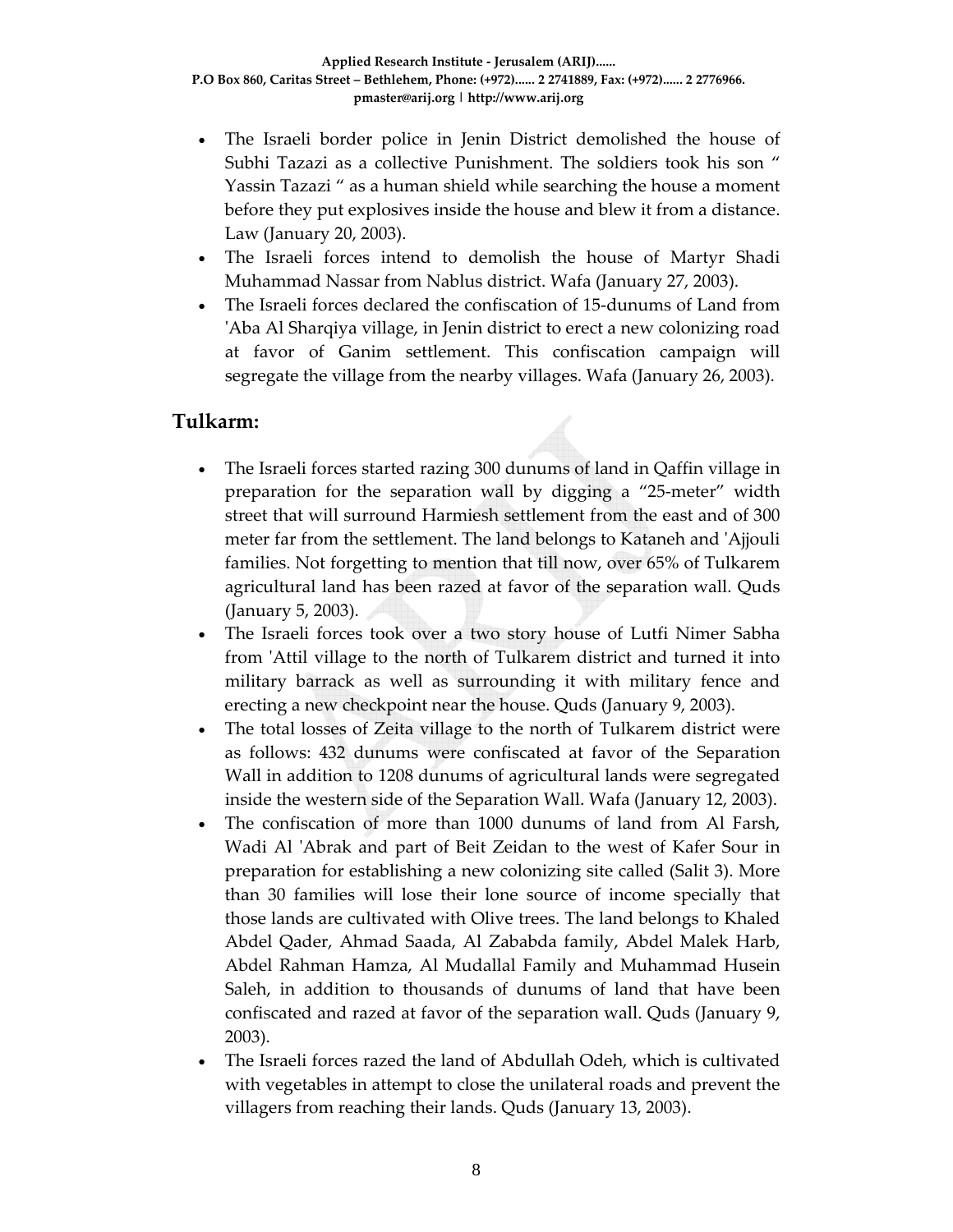- 20 dunums were razed in ʹAttil and Baqa Al Sharqiya lands to the north of Tulkarem district. Tens of Citric and Olive trees were cultivated as the Israeli bulldozers started razing those lands which belong to Muaiad Al Ragheb from ʹAttil and Ahmad Faris Abu Sa'da from ʹAllar. The Israeli bulldozers are working on expanding the borders of Harmish settlement established on Qaffin lands. Wafa (January 16, 2003).
- The IOF intends to demolish a commercial area in East Barta'a village at favor of the Separation Wall. The threatened area includes 12 houses, 56 commercial shops, 3 sewing workshops and a lamp Factory. According to the Israeli military orders, those houses were built without licenses and therefore, must be demolished. ARIJ (January 20, 2003).
- Military orders to demolish 172 commercial stores and 28 houses and lie to west of the Segregation Wall, which caused the confiscation of thousands of dunums of Lands from the village, and Baqa Al Sharqiya. Among the owners, Mu'en Ibrahim, Mahmmoud As'ad, Ibrahim Mahmmoud As'ad, Ziad Abdel Latif As'ad, Amjad Abdel Latif As'ad, Abdel Rahim Ash Shawareb, Abdullah Ash Shawareb, Awni Muhammad Abdullah As'ad, Taiseer Ibrahim Tawfiq, Abdel Halim Hasan, Abdel Rahman Yousef Khalil, Ibrahim Muhammad Ahmad Sa'ed, Ahmad Swalha, Naser Saed Al Taher and Mahmoud As'ad. Quds (January 20, 2003).
- The Israeli Occupation forces will start building a security wall to circulate the Israeli settlements in the West Bank in addition to other existing defense tools of total expanses 30 million NIS to provide protection to 149 settlements (4 million settlers). This Wall is estimated to be 1000 Km² length and have total expanses 790 million NIS (700‐ 1000 thousand NIS per Kilometer). Arabynet (January 20, 2003).
- The Israeli forces warned 53 owners of commercial shops in Nazlat ʹIsa, in Tulkarm district to evacuate their shops and prepare them for demolishing after the demolishing campaign that took place last week and resulted in demolishing of 62 commercial shops. In Addition, more lands are going to be confiscated at favor of a new bypass road of 9845m width and 24m high. This road will segregate Tulkarem district, its camps and some of its villages to be scattered inside the Separation Wall. Wafa (January 28, 2003).
- The Israeli forces warned 11 families in Nazlat ʹIsa in Tulkarm district to evacuate their houses to prepare for demolishing them under the pretext of their closeness to the Green Line area, and leaving more than 50 persons homeless. Wafa (January 27, 2003).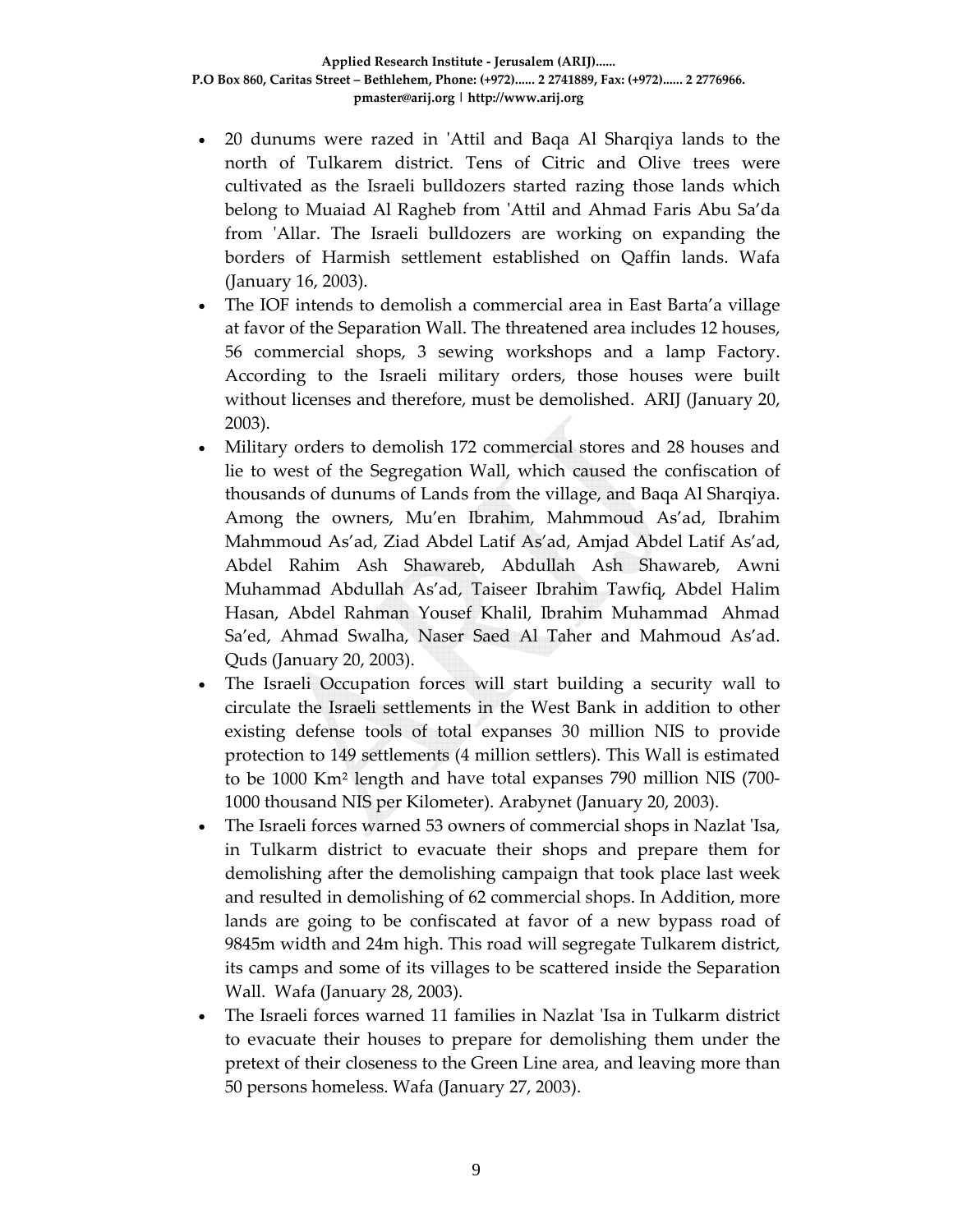- An Israeli military order to confiscate another 235 dunums of agricultural lands of 9845 meters length and 24 m width from Deir Al Ghusun, Bal'a, 'Anabta, Kafr Al Labad, Shofa, which constitutes most of Tulkarem lands. This military order will divide Tulkarem district into five isolated areas according to the Israeli maps. Quds (January 27, 2003).
- An Israeli military order to confiscate 500 dunums of land from the eastern side of Tulkarem district at favor of the Separation Wall. Al Quds (January 31, 2003).

## **Hebron:**

- The Israeli forces bombed a blacksmith workshop located in a threestory building in Halhul village, to the north of Hebron district, and caused damages in the building that belongs to Sharif Melhim. Wafa (January 6, 2003).
- Earlier, IOF demolished another two-story house in the village of Beit Kahil near Hebron, and belongs to Mahmmoud Ishmael Brawish. Quds (January 3, 2003).
- Israeli military forces issued a military order to close two educational institutions in Hebron, Hebron University, and the Palestinian Polytechnic for 14 days, renewable for up to six months for security reasons. Law (Jnauary, 14, 2003).
- The Israeli Occupation forces blew up the house of Tayseer Al Shweeki, a Palestinian prisoner, in Um Al Karem neighborhood, west of Hebron city and caused huge damages to the nearby houses. The house is 240‐m² area. Quds (January 20, 2003).
- The Israeli troops obtruded Alia hospital in the city, a time before they obtruded Al Muhtaseb, Al Ahli and Al Mizan hospitals and started scrutinizing it in a very drastic way. Wafa (January 18, 2003).
- The Israeli forces break into the Police station of Nuba village in Hebron district and beat some policemen who were in the place. Wafa (January 17, 2003).
- Some settlers set fire to three Palestinian stores, robbed contents and also opened a burst of indiscriminate fire towards civilian's houses of Hebron. The settlers set fire to the Islamic Al Awqaf Directorate in the old town of Hebron, in the mean time; the Israeli Forces barred the fire engine from reaching the scene of crime. IPC (January 19, 2003).
- In Beit Ummar, The Israeli occupation bulldozers razed 11 dunums of agricultural land along side Qarne Zur settlement cultivated with Fruitful Orchards and belong to Muhammad Abdel Hamid Jaber in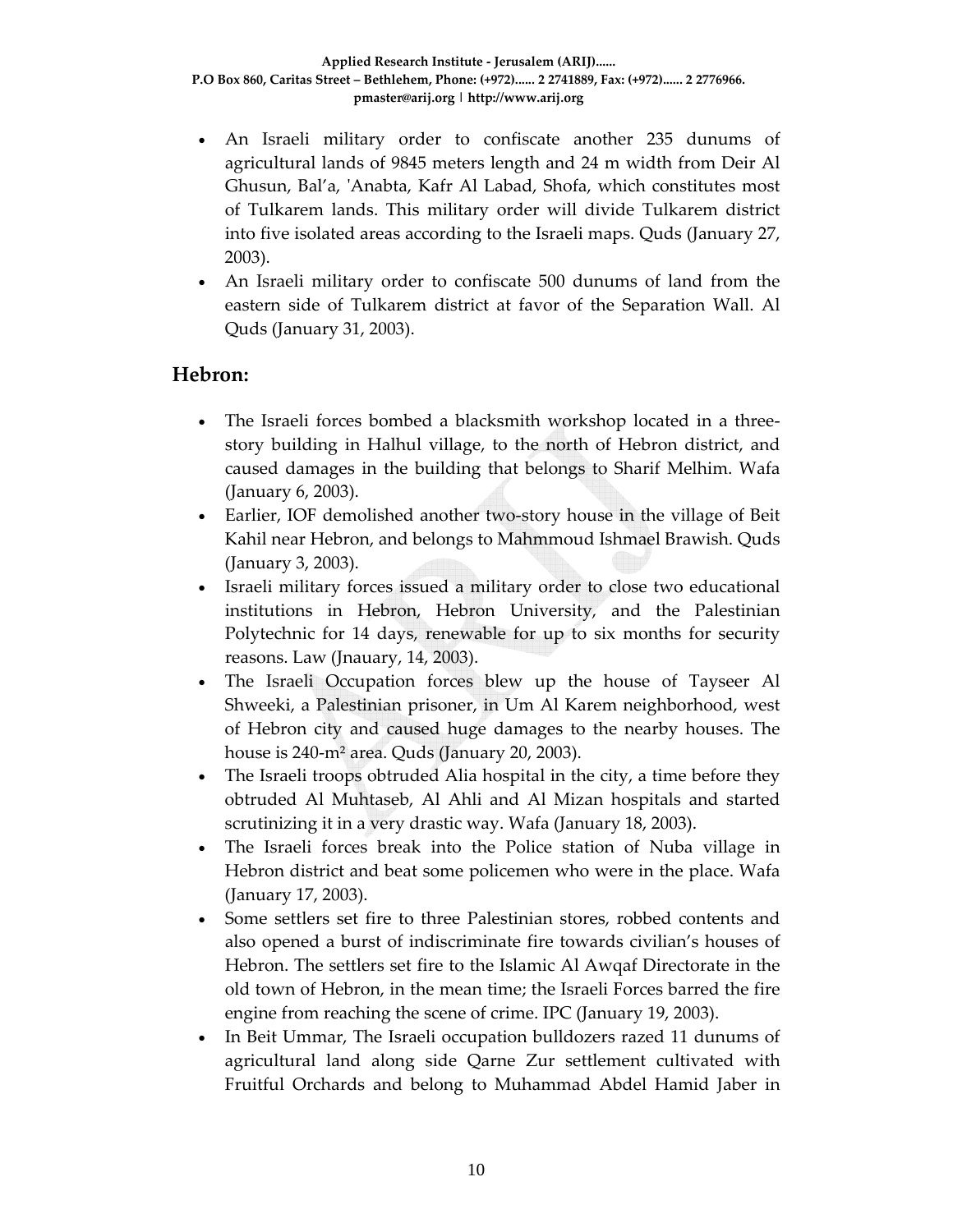order to erect a new colonizing road and military fence for security purposes. Quds (January 20, 2003).

#### **Ramallah:**

- The Israeli forces closed the military checkpoint that crosses Ramallahmain road for people holding Palestinian Identities and prevented them from reaching their workplace in Ramallah and Al Bireh. Wafa (January 6, 2003).
- The Israeli bulldozers working on erecting new roads and trenches in Rafat, Samir, Amis, Um Al Sharayet, Al Msewen to the south of Al Bireh district in preparation of the separation wall. Wafa (January 3, 2003).
- New colonizing plans are being processed on Qalandiya agricultural lands, to the north of Occupied to establish a new military fence around Airport, 100‐150 meters far from the second military fence that has been established on buffer zones (Under the Israeli control). Wafa (January 3, 2003).
- The Israeli soldiers informed the family of Martyrs Wafa Idris its intent to demolish the house after assaulting some members of the family and beating them with guns and hands. Wafa (January 3, 2003).
- The Israeli forces closed the two main access roads that link the northern and middle valleys together and declared them as closed military areas. They closed the iron gate established on Tubas Road as well as the Al Hamra cross road that links the mid valleys with the rest of the districts. Quds (January 4, 2003).
- 2 constructional workshops along side Al Kassarat area and Qalandiya camp in Ramallah district were demolished without pre‐notification and at favor of the Separation wall. See Table Below, Quds (January 7, 2003).

| Name             | Area                                 | <b>Amount of losses</b> |
|------------------|--------------------------------------|-------------------------|
| Ali Badran       | Restaurant: supports 9               | More than 40000         |
|                  | persons                              | <b>NIS</b>              |
| Jamal Al-Joulani | 2 story building of                  | 280000 JD               |
| & Thamine Fyyala | 2200M <sup>2</sup> and commercial    |                         |
|                  | shops                                |                         |
| Ahmad Hashim     | 320M <sup>2</sup> (2 houses of which |                         |
|                  | one is under                         |                         |
|                  | construction).                       |                         |
| Fakhri Abu       | Backyard Wall                        |                         |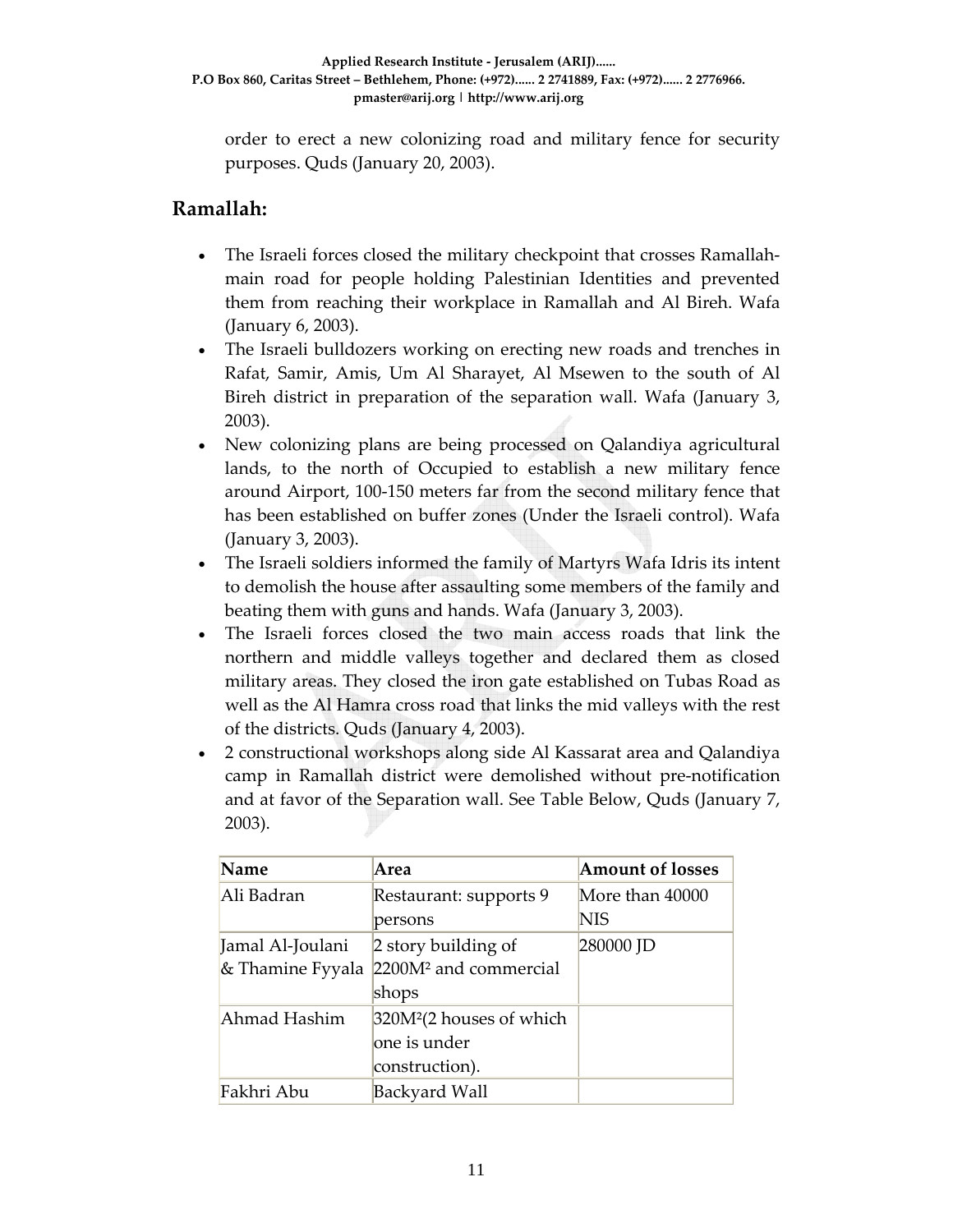| . .<br>$\mathbf{M}$<br><b>CALLINANS</b><br>້<br>. . |  |  |
|-----------------------------------------------------|--|--|
|-----------------------------------------------------|--|--|

- A number of settlers assaulted for the third time in three months on the land of Mustafa Hamid from Beteen, to the east of Ramallah district and uprooted 33 olive trees cultivated on 28 dunums of land, increasing the number of uprooted trees in that land to 66. Quds (January 9, 2003).
- The Israeli soldiers closed one of the main roads that link Ramallah and Al Bireh districts with a large number of cities in , the Jordan valley, south and north west bank. Quds (January 13, 2003).
- The Israeli forces bombed the house of Anwar Saliba Al Shayeb in Al Masyoon Neighborhood in Ramallah district. Quds (January 14, 2003).
- The Israeli forces re‐erected the two checkpoints An Nabi Samual and Al Jiebnear Givat Zeeve that have been removed 4 months ago and lead to eight main Palestinian villages to the eastern north of city and to the western south of Ramallah district. Wafa (January 15, 2003).
- The Israeli forces obtruded Al Quds Open University building in Ramallah and forced the students under the threat of weapons to leave the building. Quds (January 20, 2003).
- A new military checkpoint has been erected by the Israeli Forces at the eastern entrance of 'Ein 'Arik village, immobilized all the routine semblance of life of the civilians. In addition, the Israeli Forces erected a number of temporary checkpoints at some main entrances in , Ramallah and Al Bireh districts mainly at Beit ʹAn, Beit Surik, Al Qubibah, Qatna, Beit Ijza, Beit Daqqu, Beit Iksa and Baddo village which lies along side Hdasha settlement established on Palestinian lands. Those temporary blocks were mainly concentrated at Neve Samuel‐ Baddo road, the only exit to villages lie to the north of city and to the south of Ramallah and Al Bireh districts. Wafa (January 19, 2003).
- The Israeli bulldozers razed more than 40 dunums of agricultural lands in Al ʹAttara city and uprooted almost 1000 of Olive trees cultivated on that land. The land lies close to Ateret settlement established on lands of the city. Quds (January 20, 2003).

## **Jerusalem**

- A report issued by Land Research center indicates that a total of 123 *h*ouses and industrial establishments have been demolished in 2002 of which:
	- 87 house were evacuated and demolished,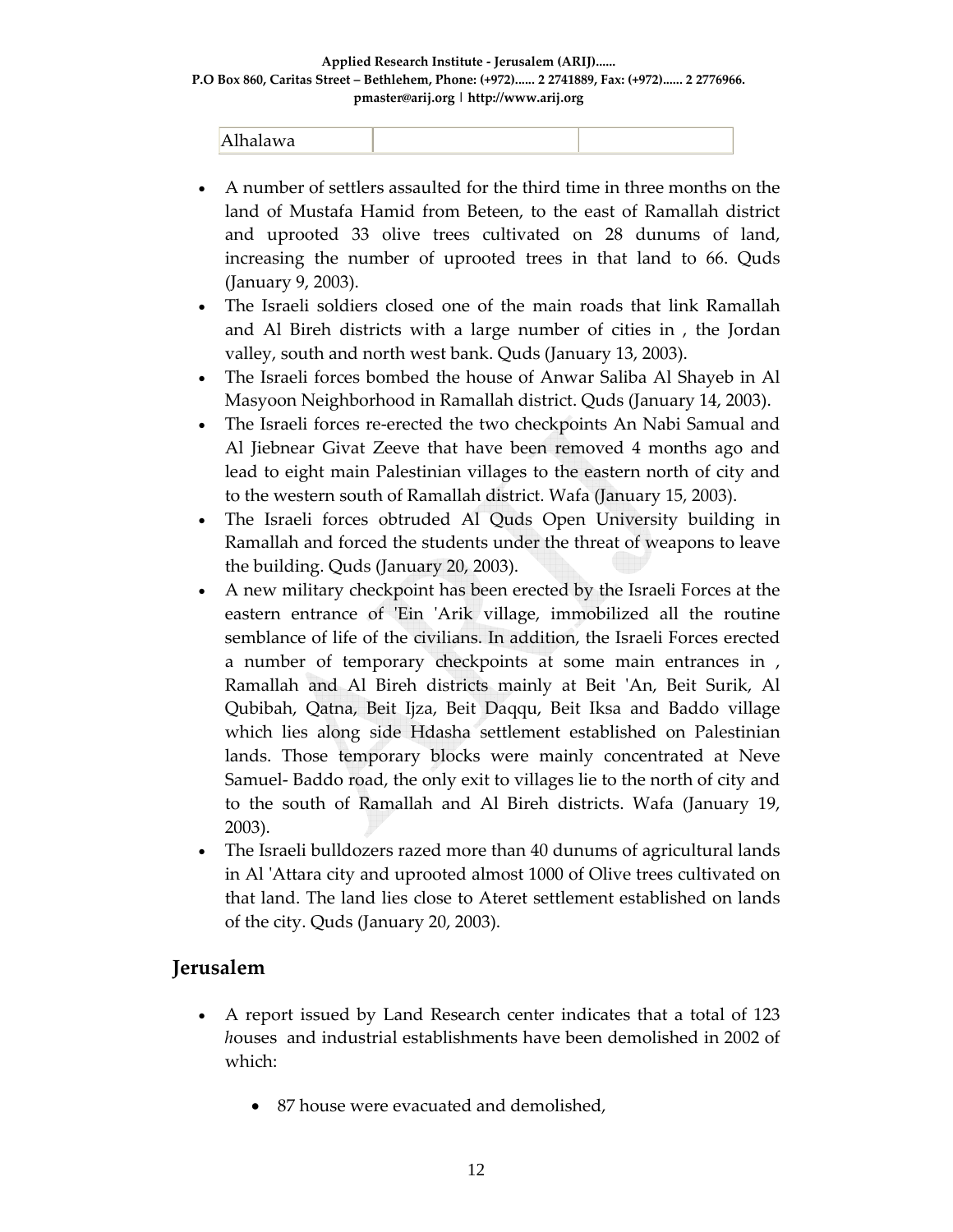**Applied Research Institute ‐ Jerusalem (ARIJ)...... P.O Box 860, Caritas Street – Bethlehem, Phone: (+972)...... 2 2741889, Fax: (+972)...... 2 2776966. pmaster@arij.org | http://www.arij.org**

- 12 work-place were closed and confiscated under the pretext of its sovereignty to the settlers
- 12 were also bombed and demolished for security reasons,
- 2 houses were demolished despite of the Israeli Court order to postpone the demolition process.
- 10 demolition cases of concrete walls. Quds (January 2, 2003).
- Plans to set up a new part of the Separation wall in the West Bank 200 kilometers from the Dead Sea area and reaches and Kanah settlement in Salfit. Quds (January 3, 2003).
- Three Jewish families moved to live in the old city of, increasing the number of Jewish families in the Islamic neighborhood to 85. Quds (January 13, 2003).
- Ministry of internal affairs issued tenders to demolish tens houses under the pretext of not having building permits in Al Farʹa village to the south of Negev area. Quds (January 13, 2003).
- The Israeli Occupation forces demolished the house of Wisam Al Abbasi, a Palestinian prisoner from Silwan to the south Occupied East, and sealed three other houses the city, which belong to Wael Qasem, Mohammad Odeh and Alaa Abbasi. Law (January 15, 2003).
- Military orders to demolish four houses in 'Ara city under the pretext of not having building permits. The houses belong to Wael Washahi, Hasan Zabarqa, Majed Da'eef, and Musleh Yunis. Quds (January 21, 2003).
- Ministry of Housing and Constructions started working on a previously endorsed plan for building 70 new housing units in Wadi Al Jooz Neighborhood and areas near Hebrew University in an attempt to strengthen the Jewish existence in Eastern, in addition to other Jewish neighborhoods found such as Beit Orout Jewish neighborhood, Ras Al 'Amud Jewish Neighborhood, Beit Daoud in Silwan, and Shamon Al Sadeq in Al Shiekh Jarrah. Quds (January 18, 2003).
- The Israeli forces handed a demolishing order to Naser Al Dien Jum'a Al Skafi from Sliwan city to demolish his house. This house is among other 25 houses threatened to be demolished in the coming days. Quds (January 30, 2003).

## **Bethlehem:**

• The Israeli troops demolished three houses in Al I'bbayat Neighborhood, east of Bethlehem district. Wafa (January 3, 2003).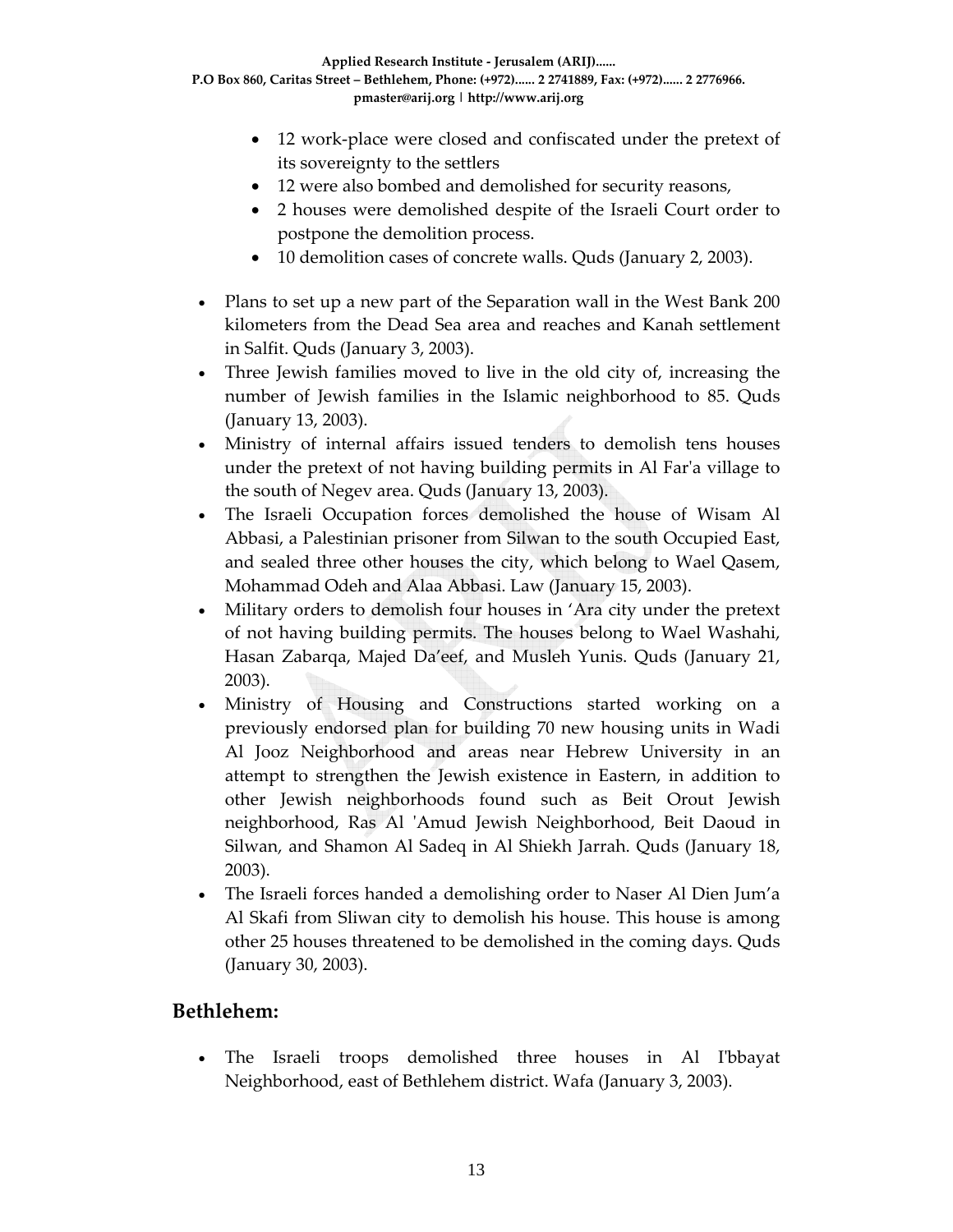- The Israeli forces prevented Reziq Suliaman salah from rebuilding his house in Al‐Khadr village to the west of Bethlehem district. This house was demolished last year by the Israeli forces and was inhabited by 12 persons that time. Wafa (January 8, 2003).
- ∙The confiscation of more than 90 dunums of Land in Wadi Fukin to the west of Bethlehem district in order to erect a new road that will Link Betar Illit settlement to the east of Wadi Fukin village with Sour Hadasa in the west. ARIJ (January 10, 2003).
- The Israeli forces broke into three residencies and headquarters in Bethlehem district and razed the inside contents. They are civil administration local committee, the office of local administration, Authority of Sewage and Water. Wafa (January 16, 2003).
- The Israeli forces demolished the house of Martyr Andaleeb Taqatqa from Beit Fajjar, to the south of Bethlehem district. More than 12 persons became homeless after this demolition process. Wafa (January 16, 2003).
- In the early morning of this day, the Israeli troops broke into the Roman Catholic Medical center in Beit Sahour and broke a number of doors inside the building and destroyed the Operation room. Wafa (January 17, 2003).
- The Israeli forces razed tens of dunums of agricultural lands in Khallet Al Nahla area in Wadi Rahhal village to the south of Bethlehem to prepare the land for the 8 km new bypass road that will link 'Afrat settlement established on Lands of Al Khadr village with another bypass road that passes through lands of Za'tara, Ras Al Wad, Al Shawawra, Al Nu'man, Al Khas and Beit Sahour to reach "Harhoma "settlement (Abu Ghniem). Wafa (January 30, 2003).
- The confiscation of 7 dunums of land cultivated with 50 Olive trees and belongs to Nakhla 'Atwan from Al Saqa area to the north of Bethlehem district. Wafa (January 30, 2003).
- The Israeli Bulldozers demolished the houses of people listed in Table 1:

#### **Houses demolished on Thursday, January 23, 2003**

|               | No. Name                                           | Property                          |  |
|---------------|----------------------------------------------------|-----------------------------------|--|
|               | Talal Danoun                                       | <b>Barracks</b>                   |  |
| $\mathcal{D}$ | Ali Ahmad Darwish Al House<br>Wahsh                |                                   |  |
| 3             | Allan Ahmad Darwish Al A House along with<br>Wahsh | poultry<br>and<br>Livestock farms |  |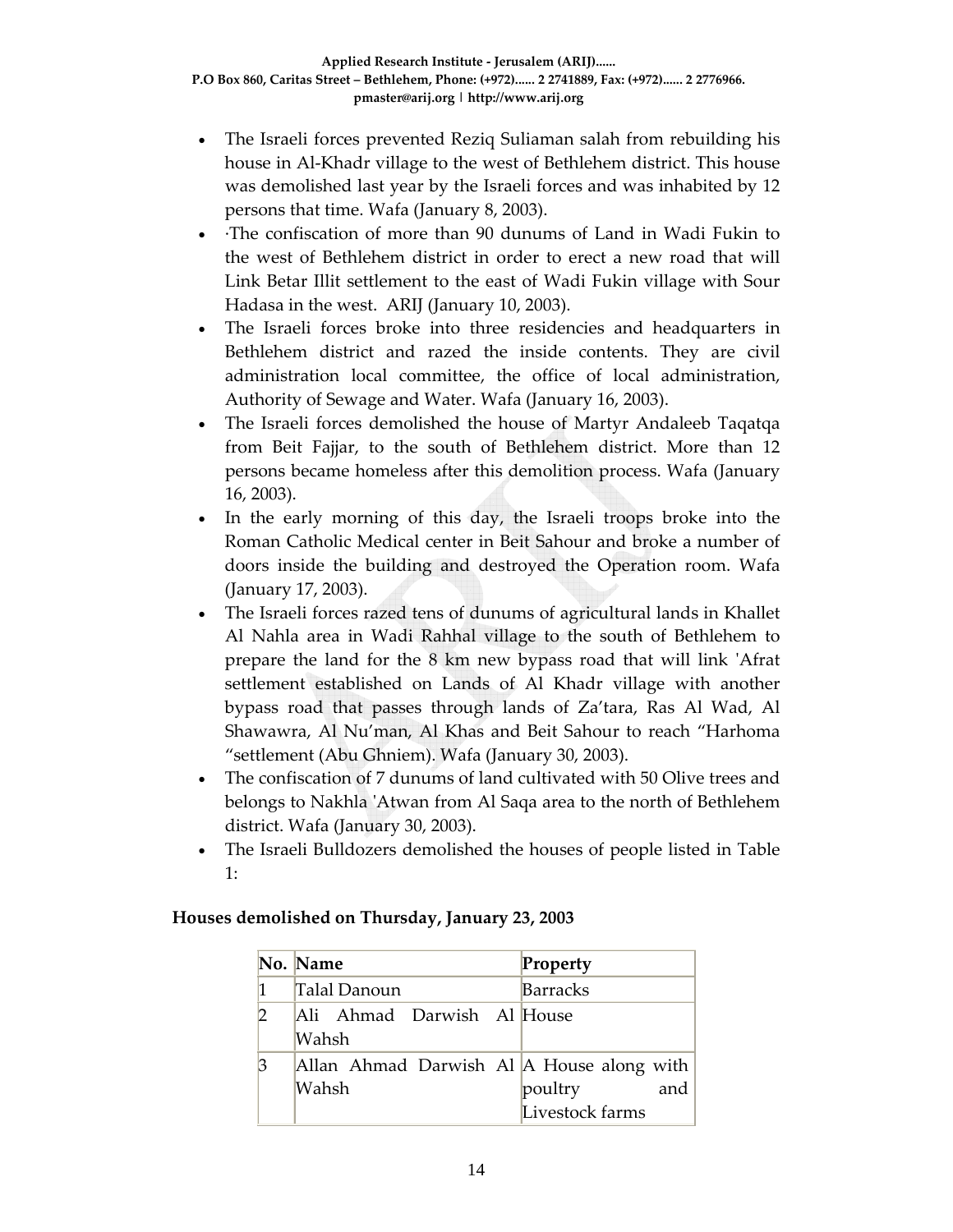**Applied Research Institute ‐ Jerusalem (ARIJ)...... P.O Box 860, Caritas Street – Bethlehem, Phone: (+972)...... 2 2741889, Fax: (+972)...... 2 2776966. pmaster@arij.org | http://www.arij.org**

|   | Talib Ahmad Ibrahim Salah House |                          |
|---|---------------------------------|--------------------------|
|   | Zawahra                         |                          |
| 5 | Juma'a Jadal Mubarak Abu House  |                          |
|   | Mhemied                         |                          |
|   | Haitham Talal Danoun            | House                    |
|   | Beit Ta'mar council office,     | $140 \text{ m}^2$ office |

Almost 10 houses in Za'tara village are still under the threat of demolishing due to the Israeli plan to expand the bypass roads leading to the nearby settlements such as Nokdim and Tuqu'. See Table 3:

Table 3: Houses threatened to be demolished

| No. | Name                                 |  |  |
|-----|--------------------------------------|--|--|
| 1   | Hasan Marzouq Al Wahsh               |  |  |
| 2   | Ibrahim Muhammad Allan Al Wahsh      |  |  |
| 3   | Muthis Muhammad Ahmad<br>Al<br>Wahsh |  |  |
| 4   | Muhammad Talal Danoun                |  |  |
| 5.  | Hussein Muhammad Makhtoub            |  |  |
| 6   | Ahmad Ali Abu Ra'yyia                |  |  |
| 7   | Al Isteqal street                    |  |  |
| 8   | Ibrahim Mahmoud Awad Salahat         |  |  |
| 9   | Jalal Ibrahim Darwish Al Wahsh       |  |  |
| 10  | Ismail Ali Khalaf Darwish            |  |  |
| 11  | Khalid Hussein Zawahra               |  |  |
| 12  | Abed Ali Khamis                      |  |  |

| <b>District</b> | Land<br>Confiscated | Land<br>Threatened | Uprooted/<br>Confiscated/ Demolished Threatened<br>razed/burnt<br>trees | <b>Houses</b> | House |
|-----------------|---------------------|--------------------|-------------------------------------------------------------------------|---------------|-------|
| Jerusalem       |                     |                    |                                                                         |               | 5     |
| Qalqilyia       | 3450                | 5000               | 300                                                                     |               | 15    |
| Hebron          | 11                  |                    | 0                                                                       | 3             | 5     |
| Ramallah        | 40                  |                    | 1033                                                                    |               |       |
| Jenin           | 65                  | 400                | 400                                                                     | 4             |       |
| Gaza            | 108                 |                    | 815                                                                     | 97            |       |